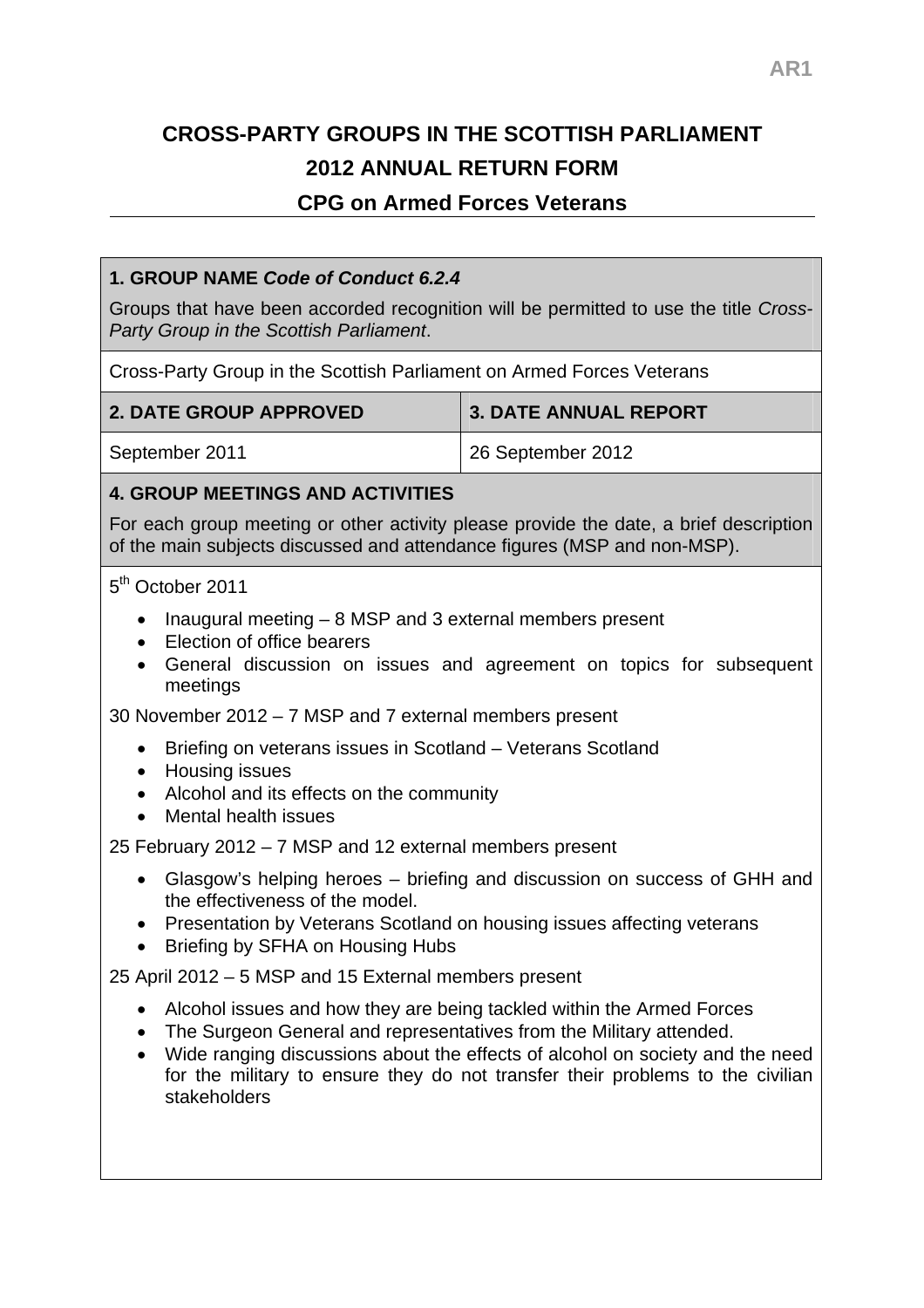# **5. GROUP MEMBERS** *Code of Conduct 6.4, Rules 2, 3, 5, 6 & 8*

When listing members, who are MSPs, only the MSPs name need be given. For members from outwith the Parliament, the name of the member and any employer they represent must be given.

| <b>MSPs</b>                                                                                                                                                                                                                                                                                                                     | <b>Non-MSPs Individuals</b>                                                                                                                                                                                                         |
|---------------------------------------------------------------------------------------------------------------------------------------------------------------------------------------------------------------------------------------------------------------------------------------------------------------------------------|-------------------------------------------------------------------------------------------------------------------------------------------------------------------------------------------------------------------------------------|
| Convener: Alex Fergusson<br>Deputy Convener: Hugh Henry<br>Deputy Convener: Stewart Maxwell<br>Deputy Convener: Willie Rennie<br>Aileen McLeod<br><b>Annabelle Ewing</b><br>Dennis Robertson<br>Jackie Baillie<br>Jackson Carlaw<br>Jamie McGrigor<br>Kenneth Gibson<br>Nanette Milne<br>Richard Lyle<br><b>Richard Simpson</b> | <b>Organisations</b><br>Veterans Scotland<br><b>Scottish Veterans Housing Association</b><br>Poppyscotland<br><b>Scottish War Blinded</b><br>Scottish Association Mental Health. (SAMH)<br>Erskine<br>Royal British Legion Scotland |

## **6. GROUP OFFICERS** *Code of Conduct 6.4, Rule 4*

Please amend titles as necessary e.g. to indicate joint office holders, or preferred titles.

| <b>Convener</b>      | Rt. Honourable Alex Fergusson MSP                                                                        |
|----------------------|----------------------------------------------------------------------------------------------------------|
| <b>Vice-Convener</b> | Hugh Henry MSP<br>$\bullet$<br><b>Stewart Maxwell MSP</b><br>$\bullet$<br>Willie Rennie MSP<br>$\bullet$ |
| <b>Secretary</b>     | <b>Robert McFarlane</b>                                                                                  |
| Treasurer            | <b>Robert McFarlane</b>                                                                                  |

#### **7. FINANCIAL OR OTHER BENEFITS RECEIVED** *Code of Conduct 6.3.1 & 6.3.6, 6.4 Rule 10*

The group must register any financial or other material benefit received by the group from whatever source, where the value of the financial sum or benefit from any single source exceeds £500 in any one calendar year. This includes donations, sponsorship, subscriptions, hospitality, gifts, visits, provision of services or accommodation or staff assistance. The value of use of Parliamentary facilities need not be registered.

The details requiring to be registered include a brief description of the benefit, the approximate monetary value, the date on which it was received and the source from which it came. Where a consultancy organisation provides benefits, the client on whose behalf these are provided should be named.